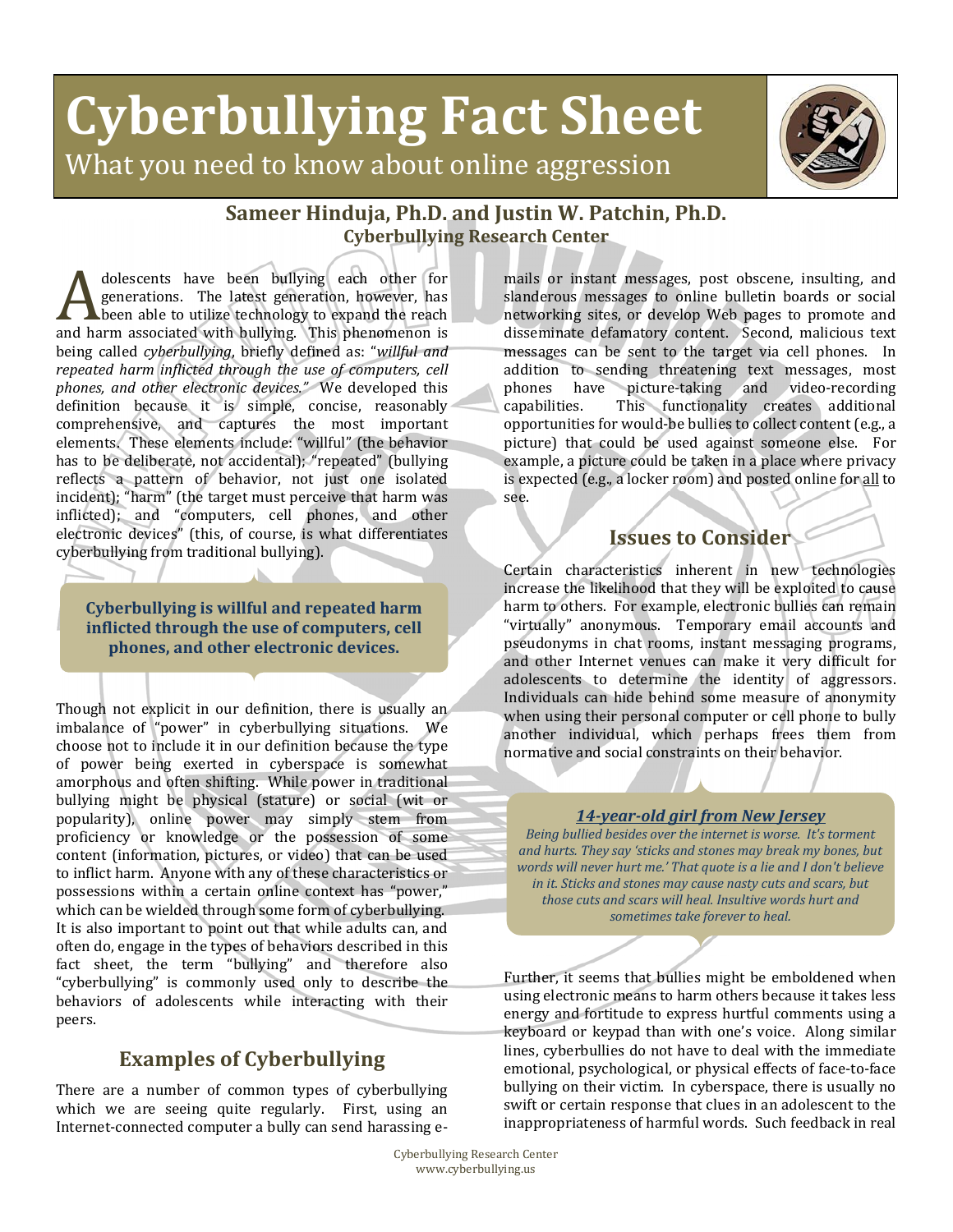life can send a message to bullies that "enough is enough" or that their behavior is inappropriate.

Another key feature that makes cyberbullying so problematic is the fact that hurtful or humiliating content can be sent to a large number of people in a short period of time. While spoken rumors seem to spread around a school like wildfire, this process is greatly expedited when utilizing technology. Text messages can be sent from one electronic device to a limitless number of recipients in a matter of seconds. If a student posts a humiliating picture of a classmate on the mirror in the girls' bathroom, only those who ventured in there would view the picture. If the same picture was posted to a Web site or sent to "everyone" via e‐mail, many more people would be drawn into the joke, thereby making the target feel even worse.

Additionally, supervision is lacking in cyberspace. While chat hosts sometimes observe the dialog in some chat rooms in an effort to police conversations and evict offensive individuals, personal messages sent between users are viewable only by the sender and the recipient, and therefore outside their regulatory reach. Furthermore, there are no individuals to monitor or censor offensive content in electronic mail or text messages sent via computer or cell phone.

#### *14 yearold girl from Illinois*

*I still cry when I think of what she said. After awhile you start believing all of the things people tell you that aren't true. When I look in the mirror I wonder if I'm fat (I'm not) after what my exfriend said.*

Another problem is the increasingly‐common presence of computers in the private bedrooms of adolescents. Indeed, teenagers often know more about computers and cell phones than adults and are therefore able to operate the technologies without worry or concern that a probing parent will discover their participation in bullying (or even their victimization).

In a similar vein, the inseparability of a cell phone from its owner makes that person a perpetual target for victimization. Users often need to keep it turned on for legitimate uses, which provides the opportunity for those with malicious intent to send threatening and insulting statements via the cell phone's text messaging capabilities. What's more, most adolescents connect to the Internet at home and are online all hours of the evening and night. This contributes to the invasive nature of cyberbullying. There may truly be "no rest for the weary" as it penetrates the walls of a home - traditionally a place where victims could seek refuge.

Finally, the coordination of a bullying attack can occur with more ease because it is not constrained by the physical location of the bullies or victims. A veritable onslaught of mistreatment can quickly and effectively torment a victim through the use of these communications and connectivity tools.

## **Nature and Extent of Cyberbullying**

In 2007, we surveyed a random sample of approximately 2,000 middle‐school students from a large school district to learn about their experiences with cyberbullying. When asked if they had been "cyberbullied" in their entire lives, 17.3% said "yes." A similar proportion (17.6%) admitted to cyberbullying others at some point in their lifetime. Finally, 12% of the sample reported being both a victim and a bully.

In addition, 42.9% experienced at least one of the following in the last 30 days:

- Received an e-mail that made them upset (not spam)
- Received an instant message (IM) that made them upset
- Had something posted on MySpace that made them upset
- Been made fun of in chat room
- Had something posted on a Web site that made them upset
- Had something posted online they didn't want others to see
- Been afraid to go on the computer

While some of the above behaviors may not fit neatly under our definition, they may be considered cyberbullying if perpetrated by peers repeatedly over time. The point is that students might say "no" when asked if they have been "cyberbullied" – but "yes" when asked about specific *forms* or *examples* of cyberbullying.

It is also important to point out that this latest study was conducted among middle‐schoolers, so the prevalence rates are slightly less than much of our previous research (which also included high school aged students). We estimate that approximately one‐third of Internet‐using adolescents have experienced some form of cyberbullying within the past year. Unless we do something about it, this number will undoubtedly continue to rise.

### **What Can Be Done?**

It is hoped that cyberbullying can be curtailed by proactively addressing the potentially negative uses of technology. Parents must regularly monitor the online activities in which their children are engaged. They must also encourage an open dialog with their children regarding issues of safety and responsible Internet use.